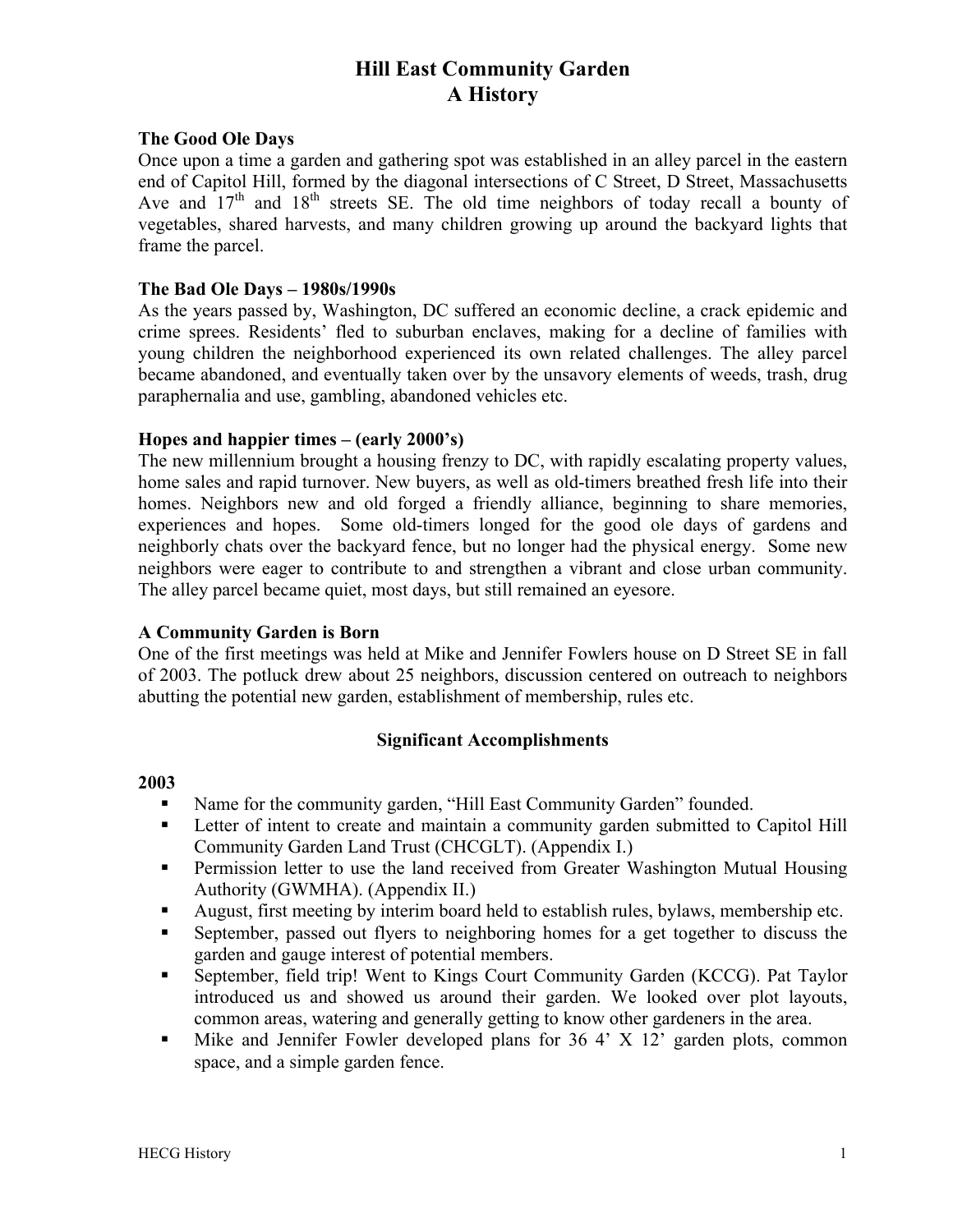**Example 1** Legislation introduced to DC Council to have the parcel turned over to CHCGLT. (Appendix III.)

# **2004**

- Flyers distributed to abutting neighbors to join the garden.
- If Site Preparation and Fence committees were formed to gather ideas on how to implement clearing the site, putting in plots and erecting a fence.
- Lot cleared of vegetation, trash etc.
- Fence plotted off and erected.
- **Plots and common areas marked off and built out. Patio using old recycled brick put in** place.
- First year of gardening: 24 plots with 41 members.
- Received 2 grants: Greater Recourses of Washington (GROW) for \$1,000.00 and \$1,500.00 from Capitol Hill Association of Merchants & Professionals.
- Valentine and Lucie Anan supplied the water and kept the water barrels filled through the growing season.

# **2005**

- Second year of gardening: 27 plots with 48 members.
- Flyers distributed to abutting neighbors to join the garden.
- Elections for board members were held for the first time. Three new members: Catherine Jouet, Jenn Comey and Victoria Dunning were elected, and with Roger Attkisson and David O'Brien from the current board.
- Unfortunately, the use of old recycled bricks did not hold up through the winter. It was decided that a new, safer patio was needed and passed by the membership. Separate donations from members, with left over funds in the treasury were used to purchase new brick pavers and were professionally installed.
- Compost bin installed.
- **Example 1** Legislation passes for CHCGLT to acquire the property for use as a community garden.
- Special thanks to Valentine and Lucie Anan for supplying water and filling up the water barrels throughout the year.

# **2006**

- Third year of gardening: All 36 plots with 59 members.
- Flyers distributed to abutting neighbors to join the garden.
- February: Membership meeting and elections held. Two new members elected to the board: Lucie Anan and Marc Olano.
- New water system: New barrels, hoses and connections were installed so that water could be provided by a close neighbor.
- Water supplied by Lucie and Valentine Anan
- **Pathways and common areas were lined with weed stop fabric and wood chips to cut** back on weeds.
- Closing on property occurs between GWMHA and CHCGLT. (Appendix IV.)
- HECG working with a law firm on pro bono basis, to submit paper work with IRS and DC government to become a  $501(c)(3)$  (non-profit) organization. (Appendix VI.)

# **2007**

Fourth year of gardening: 36 plots with 61 members.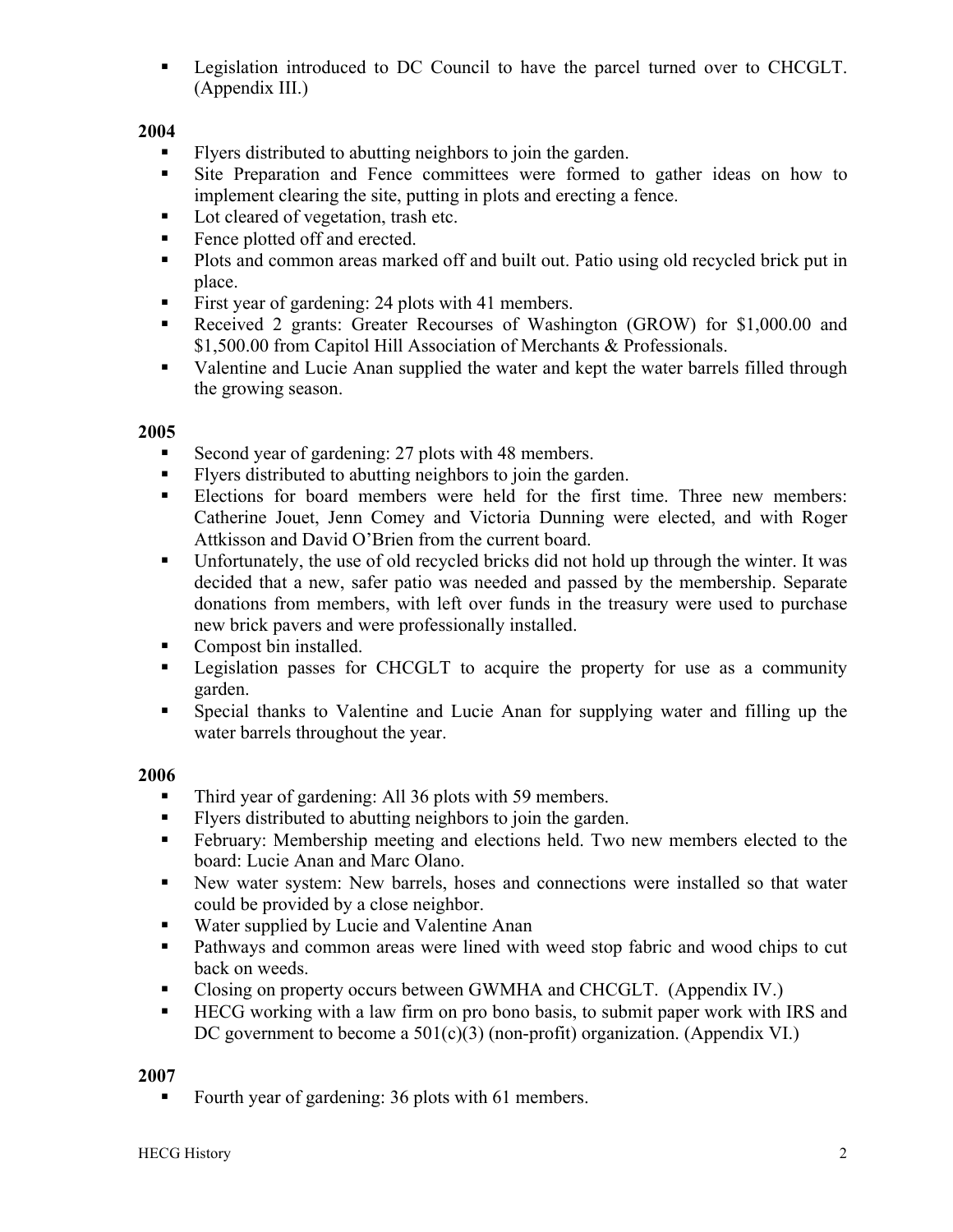- February: Elections held with 3 new members joining the board: Rochelle Woodard, Heather Nawrocki and Rebecca Hunt.
- Membership meeting held with Lorin O'Toole of D.C.'s Department of Environment and Ed Bruske and Susan Harris of DC Urban Gardner's to discuss issues about safe gardening and pest control.
- Shed purchased and built for common garden tools and supplies.
- Compost delivered. Garden members asked to amend their own plots with compost for the upcoming growing season.
- Woodchips delivered. Had first major garden work day: weeding was completed in common spaces, paths and perimeter of garden; compost added to perimeter spaces and wood chips and fabric spread in common areas and path ways.
- A pH probe was purchased for the garden. Additionally, soil test kits were ordered through the DC government.
- The Greening of the Garden committee planted a number of additional plants along the perimeter, including coreopsis and cornflowers.
- Because the garden was full and people were still interested in becoming members, some current members volunteered to be paired with a waitlisted gardeners to share their plot.
- A website was created.
- A checking account for HECG was created.

### **2008**

Fifth year of gardening: 36 plots with 57 members.

Board Members: Rebecca Hunt (President), Claire Sale (Vice-President), Donna Sickler (Secretary), Erin Harms (Treasurer), and Heather Nawrocki (Garden Coordinator).

The work around the garden continued. Two works days took place, which opened and closed the garden. The spring workday was delayed a week due to rain, but the fall workday carried on as schedule. Two ad-hoc workdays were scheduled in order to try to tame the patio. Other methods to control weeds included using vinegar with water, and corn gluten.

Vegetables including okra, tomatoes, and herbs were planted around the perimeter of the garden for neighbors to enjoy.

Interest in the garden kept growing. By June, there were seven wait-listed gardeners, two of whom were sharing plots with existing gardeners.

In order to make it easier for the Board and gardeners to track work hours, the Garden implemented an online log for work hours. This way, reminders can be provided to people who, at the end of the year, still have some work hours to fulfill.

Liz Hall took the lead on creating a pumpkin patch on the eastern side of the garden, where compost bins had been. Although the project started a little late to enjoy pumpkins before the frost, the patch generated a lot of interest.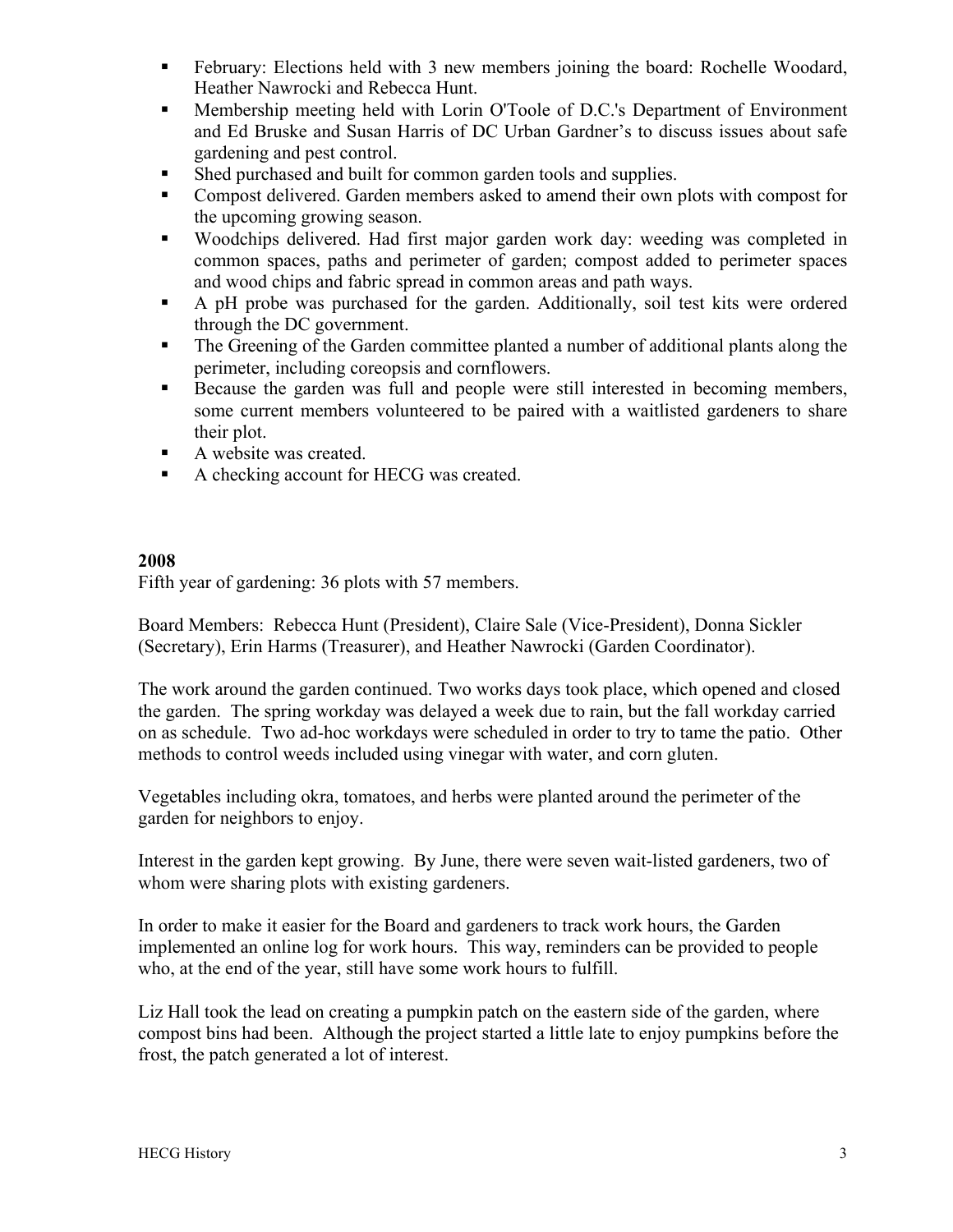### **2009**

Sixth year of gardening: 36 plots with 57 members.

Board members: Claire Sale (President), Liz Hall (Vice President), Donna Sickler (Secretary), Erin Harms (Treasurer), and Nicole Shank (Garden Coordinator).

The Terms of Membership for the garden changed to accommodate a wider definition of "work hours." Because it was determined activities other than strictly garden maintenance benefited the garden community, activities such as attending board meetings, planning a social event, or planting things in the common space would count toward work hours.

Additionally, the Garden also revised the Terms of Membership to state that the commitment for work hours is tied to plots, rather than the individual primary or secondary gardeners. The requirement is four hours per plot, rather than per member.

The Capitol Hill Community Garden Land Trust (CHCGLT) has begun its efforts to separate itself from King's Court Community Garden. This became even more important as CHCGLT has a new member: the new Green East Community Garden one block south.

The Board identified ground cover as a particular challenge for 2009. A committee was established to investigate possible solutions and mulch was eventually delivered and laid down in the spring during a workday.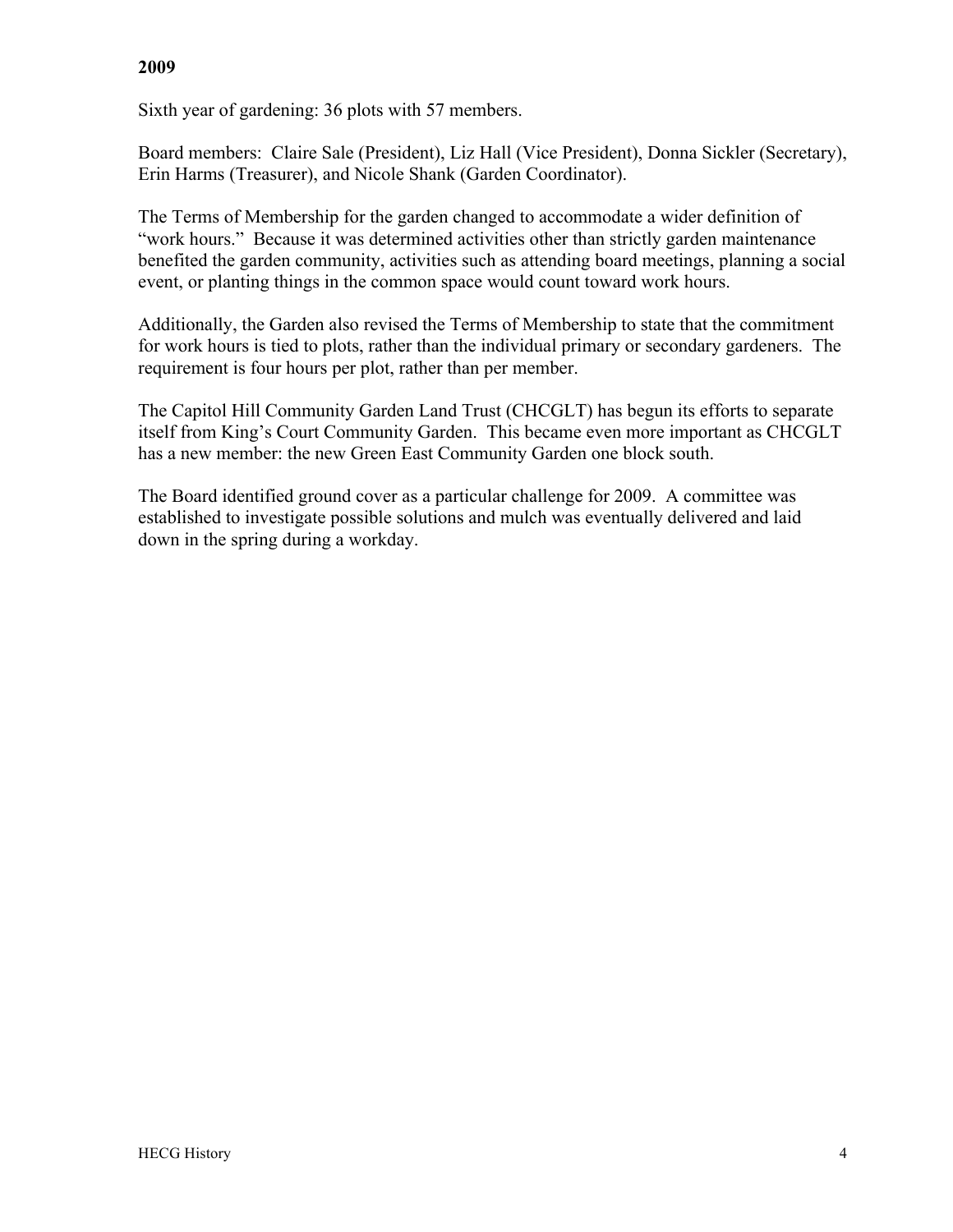#### **APPENDIX I.** Capitol Hill Community Garden Land Trust

The Capitol Hill Community Garden Land Trust (CHCGLT) along with the Kings Court Community Garden (KCCG) an alley parcel along  $14<sup>th</sup>$  Street,  $15<sup>th</sup>$  Street, C Street and South Carolina Avenue SE with leadership from their President Pat Taylor aided in the effort for HECG to become the community garden it is today. With their help we were able to raise funds and begin the building of HECG. It was also decided early on, that the legislation for the property would go through CHCGLT and be held by the land trust as it was already established to do this function for and take on other abandoned properties to construct other community gardens. Mary Beth Iler their treasurer, worked with HECG in depositing/disbursements of funds. Lisa Schwartz Ogle was instrumental in obtaining getting the permission letter to use the property from Greater Washington Mutual Housing Association (GWMHA) and introduce the legislation to the DC Council with then Council Member Sharon Ambrose to have the property transferred to the land trust and forgive all back taxes.

### **APPENDIX II.** Greater Washington Mutual Housing Association

The parcel was officially deeded to Greater Washington Mutual Housing Association (GWMHA) a nonprofit dedicated to affordable housing (they received in 1994 from the Boys and Girls Club via an individual in 1989), which had received the property as a donation. Still with no viable zoned use for an alley parcel, GWMHA was amassing a sum of back taxes and clean city fees. The first step was getting the use of land approved for the HECG. This was done under the auspices of the CHCGLT, and with the goodwill and great connections of Lisa Schwartz Ogle. Lisa made contact with GWMHA and presented the plan to take over the property and introduce legislation to forgive all back taxes and clean city fees and have the land transferred to CHCGLT. After much consideration, GWMHA finally came through with a letter granting HECG to use the property and begin the process of having the land transferred.

#### **APPENDIX III.** A Bill

In 2003, legislation was introduced to the DC Council by Councilmember Sharon Ambrose. Lisa Schwartz Ogle was instrumental in contacting and help write the bill with councilmember's Ambrose office. As usual with all things of DC, the legislation moved slowly thorough the process as other matters of the city came beforehand. But finally in October 2006 the legislation was passed for the use and enjoyment of a community garden and specifically those members before and now of HECG.

# **APPENDIX IV.** Land Transfer

Land transfer proved a bit more elusive, both as the DC Council's legislation pertaining to the garden's temporary status and pursuit of land transfer, and GWMHA representatives proved difficult to pin down for signature. Again, Lisa Schwartz Ogle played a role on keeping us on the good (and lawful side) of Council. David O'Brien stewarded the  $501(c)(3)$ ; Catherine Juoet stewarded the land transfer as well as the title & deed.

# **APPENDIX V.** 501(c)(3)

The non-profit status,  $(501(c)(3))$  approval proved easier and just slightly shorter than the land transfer. With the help of founding member David O'Brien, HECG was fortunate to have the pro bono legal services of Fried, Frank, Harris, Shriver, and Jacobson LLP, in this regard. With bylaws, an active board of directors, and operating in the community good, HECG